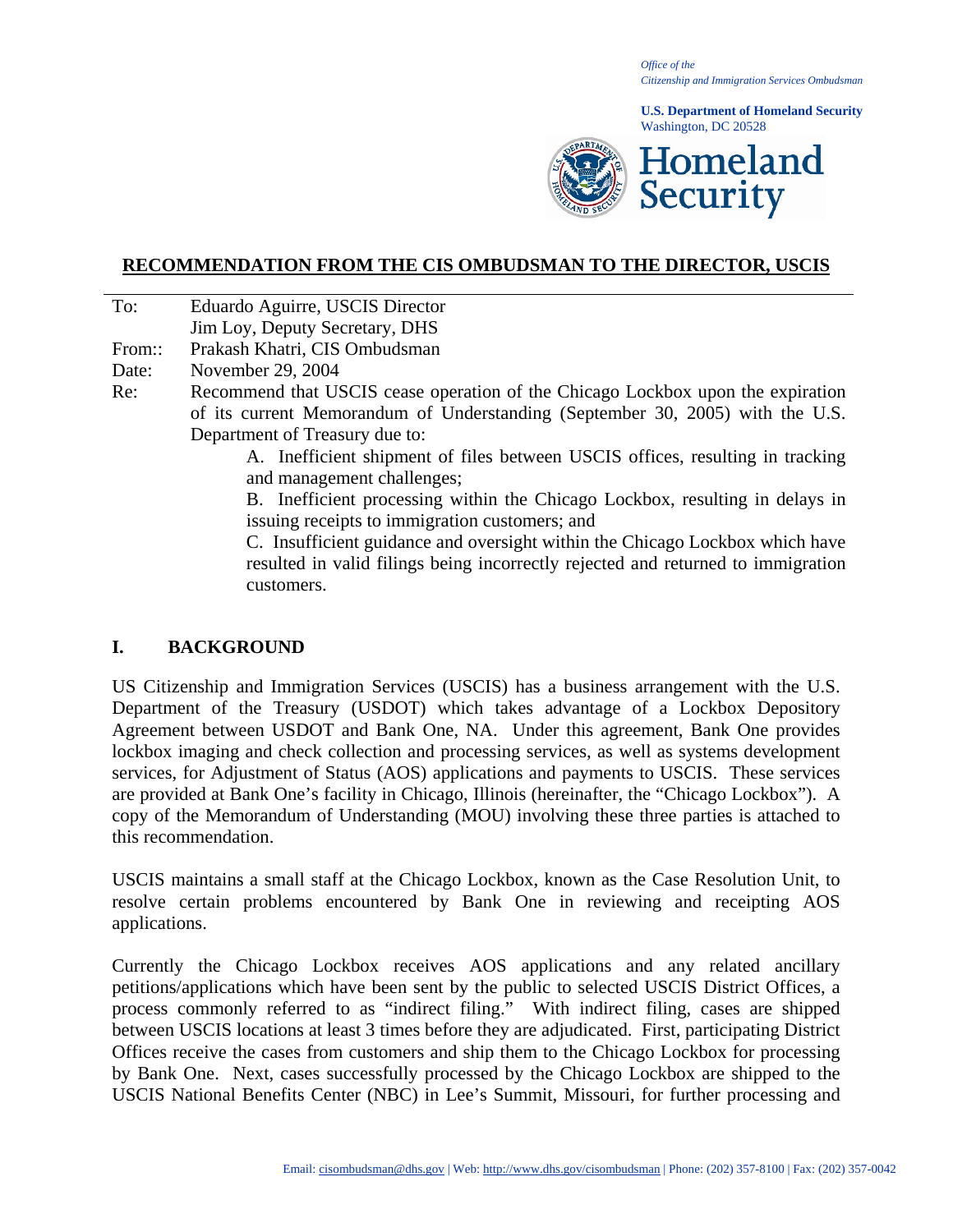creation of the alien or "A" file.<sup>1</sup> Finally, the NBC ships the cases back to the originating District Office for final adjudication.

Beginning on December 1, 2004, USCIS will switch to "direct filing" by modifying its procedures to allow immigration customers to file certain cases directly at the Chicago Lockbox. *See* 69 FR 67751 (Nov. 19, 2004). This change will cover the entire country, not just the select Districts currently forwarding cases to the Lockbox, and it be implemented in two stages, with Phase One beginning in December and Phase Two beginning in April 2005.

USCIS believes that this lockbox arrangement is the most efficient system for receiving fees and initial processing, and it has expressed concerns about having District Offices receive money from customers, which was standard practice before the Chicago Lockbox was established. However, many immigration customers believe that the Chicago Lockbox has negatively affected processing times and adds an additional bureaucratic layer to immigration benefits processing.

The CIS Ombudsman believes that the Chicago Lockbox arrangement does not efficiently provide the services intended, with the following deficiencies persisting and no effective remedial plan in place: 1) the output of the Chicago Lockbox must be shipped to other USCIS facilities (first to the NBC and then on to District Offices), which is inefficient; 2) the Chicago Lockbox delays initial processing, including the critical step of issuing receipts to customers; and 3) the Chicago Lockbox incorrectly rejects valid filings and unnecessarily returns them to immigration customers, resulting in additional delays and exposing customers to possible fee increases.

# **II. JUSTIFICATION**

1

The Chicago Lockbox is an inherently inefficient operation as currently structured. Even with the implementation of direct filing, the Lockbox in Chicago is over 500 miles from the NBC in Lee's Summit, MO (near Kansas City), the USCIS office which receives its output. As a result, USCIS must bear the costs for: 1) receiving and accounting for files at the Chicago Lockbox; 2) packaging, accounting for, and shipping processed cases at the Chicago end; and 3) receiving, unpacking, and accounting for these applications at the NBC – all in addition to the fees charged by Bank One as the depository and by USDOT as the contract administrator.

Currently, USCIS Service Centers receive cases and process them without a lockbox arrangement, including depositing fees received. At a minimum, if a lockbox arrangement is considered critical by USCIS for indirect filings, its logical location is physically at the NBC.

The Chicago Lockbox is also beset by serious processing problems that negatively affect immigration customers. When Bank One has difficulties with a case, it is passed to the USCIS Case Resolution Unit collocated with Bank One at the Lockbox. Cases have remained unresolved in this unit for months, during which time fees were not deposited, receipts were not

<sup>&</sup>lt;sup>1</sup> Petitions and applications involved in the Dallas District Office's I-130/485 Pilot Program are an exception to this process and are not shipped to the NBC.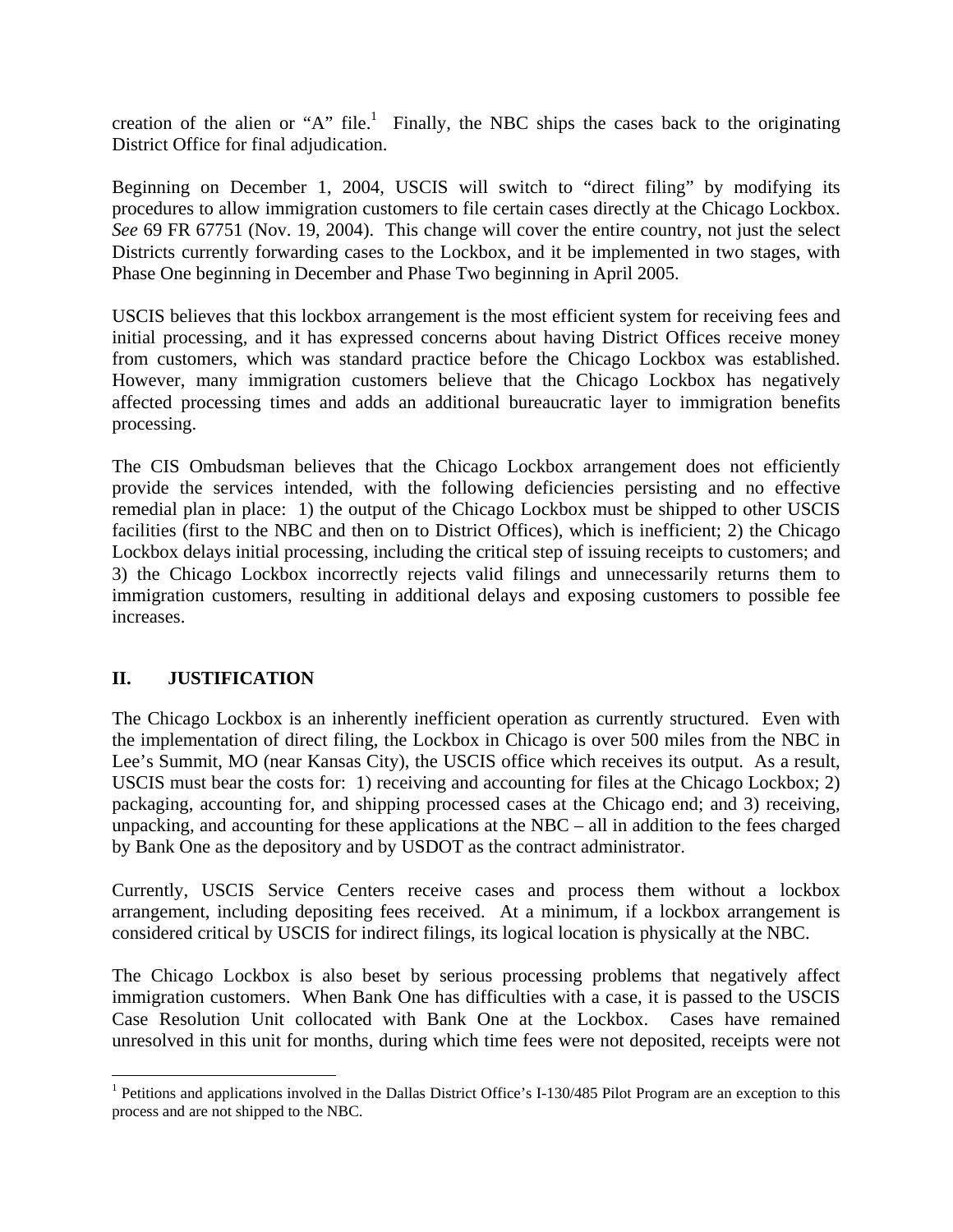issued, and processing was not begun. The circumstances which allowed a Lockbox backlog to occur remain, and the Lockbox will be under increased pressure from a larger volume of cases being filed under the direct mail system. This form of administrative limbo has resulted in thousands of frustrated customers who rely on a USCIS receipt for several important purposes such as evidence of their legal status.

As it presently operates, the Chicago Lockbox sometimes prevents USCIS from complying with 13 U.S.C. § 3302(c), which states:

(c)(1) A person having custody or possession of public money, including a disbursing official having public money not for current expenditure, shall deposit the money without delay in the Treasury or with a depositary designated by the Secretary of the Treasury under law. Except as provided in paragraph (2), money required to be deposited pursuant to this subsection shall be deposited not later than the third day after the custodian receives the money. The Secretary or a depositary receiving a deposit shall issue duplicate receipts for the money deposited. The original receipt is for the Secretary and the duplicate is for the custodian.

(2) The Secretary of the Treasury may by regulation prescribe that a person having custody or possession of money required by this subsection to be deposited shall deposit such money during a period of time that is greater or lesser than the period of time specified by the second sentence of paragraph (1).

Delays are routine for cases referred to the USCIS Case Resolution Unit, since it may actually take days, weeks, or months before a deposit occurs. Expansion of direct mail may exacerbate delays by substantially increasing the volume of cases processed through the Lockbox. These delays impede the fiscal efficiency of the Lockbox and undermine the rationale for employing this front-end processing mechanism.

In addition, immigration customers, experienced immigration practitioners, and USCIS District Office staff have reported that valid petitions/applications are incorrectly rejected by the Chicago Lockbox. These errors cause confusion and delay for customers, as well as unnecessary duplicative efforts by USCIS when such cases are refiled or when customers visit a District Office to seek clarification.

The Ombudsman recognizes the financial and operational impact of a contractual termination for convenience under the Chicago Lockbox MOU. Accordingly, a logical solution is to allow the MOU to expire based on its contractual sunset date and to use the intervening time (approximately 10 months) to transfer the Lockbox functions to (an)other more responsive location(s).